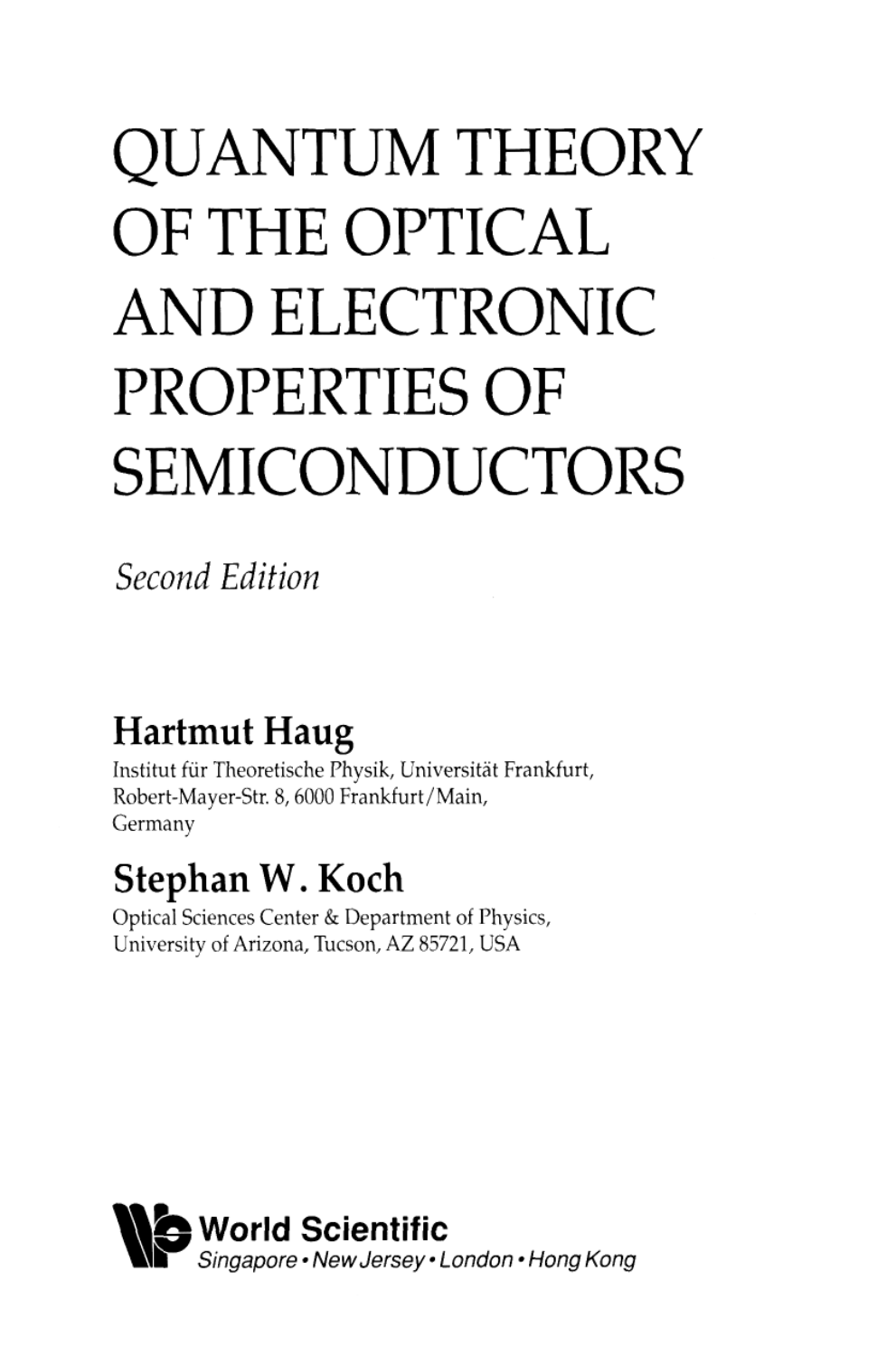## **CONTENTS**

| 17<br>2-1. Atomic Optical Susceptibility<br>21<br>24                                                                                                                               |
|------------------------------------------------------------------------------------------------------------------------------------------------------------------------------------|
|                                                                                                                                                                                    |
| 3-1. Reciprocal Lattice, Bloch Theorem<br>30<br>38 <sup>°</sup><br>44<br>48                                                                                                        |
| 56                                                                                                                                                                                 |
| 4-2. Conduction Band Electrons in Quantum Wells<br>59<br>4-3. Degenerate Hole Bands in Quantum Wells<br>63                                                                         |
| 69                                                                                                                                                                                 |
| 69<br>5-2. Kinetics of Optical Interband Transitions<br>74<br>5-3. Coherent Regime: Optical Bloch Equations.<br>77<br>5-4. Quasi-Equilibrium Regime: Free Carrier Absorption<br>81 |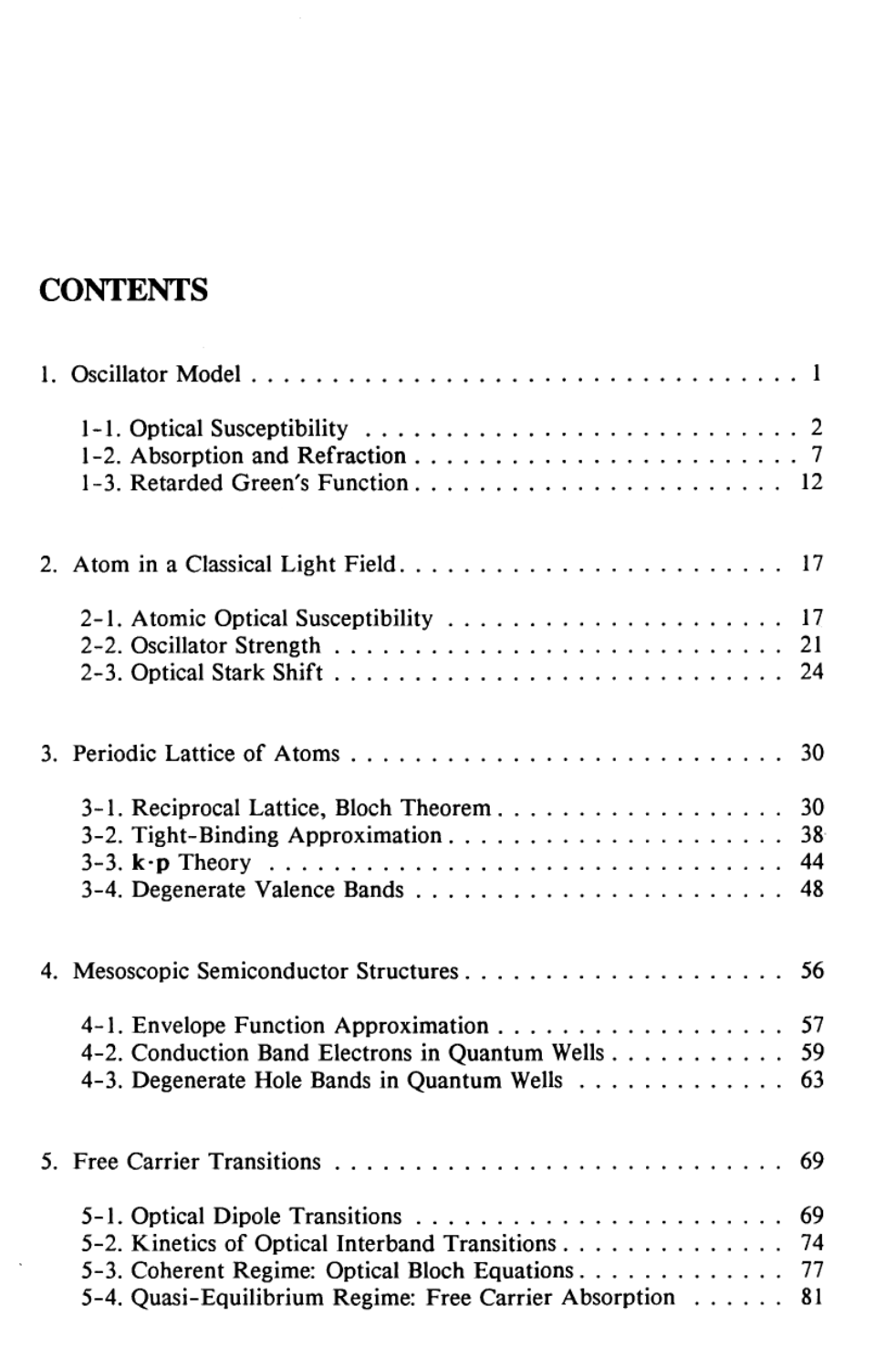### **Xll** CONTENTS

|    |                                                                                                  | 90                              |
|----|--------------------------------------------------------------------------------------------------|---------------------------------|
|    | 6-1. The Ideal Fermi Gas<br>6-2. The Ideal Bose Gas<br>6-3. Ideal Quantum Gases in d Dimensions. | 91<br>100<br>104                |
| 7. |                                                                                                  | 111                             |
|    | 7-2. Three-Dimensional Electron Gas<br>7-4. Quasi-One-Dimensional Electron Gas                   | 111<br>118<br>124<br>128        |
|    |                                                                                                  | 133                             |
|    | 8-3. Analysis of the Lindhard Formula                                                            | 133<br>142<br>145<br>152        |
| 9. |                                                                                                  | 155                             |
|    | 9-3. Screened Hartree-Fock Approximation                                                         | 155<br>157<br>162               |
|    |                                                                                                  | 169                             |
|    |                                                                                                  | 169<br>176<br>180<br>188<br>191 |
|    |                                                                                                  | 202                             |
|    | 11-1. Dielectric Theory of Polaritons<br>11-2. Hamiltonian Theory of Polaritons                  | 202<br>209                      |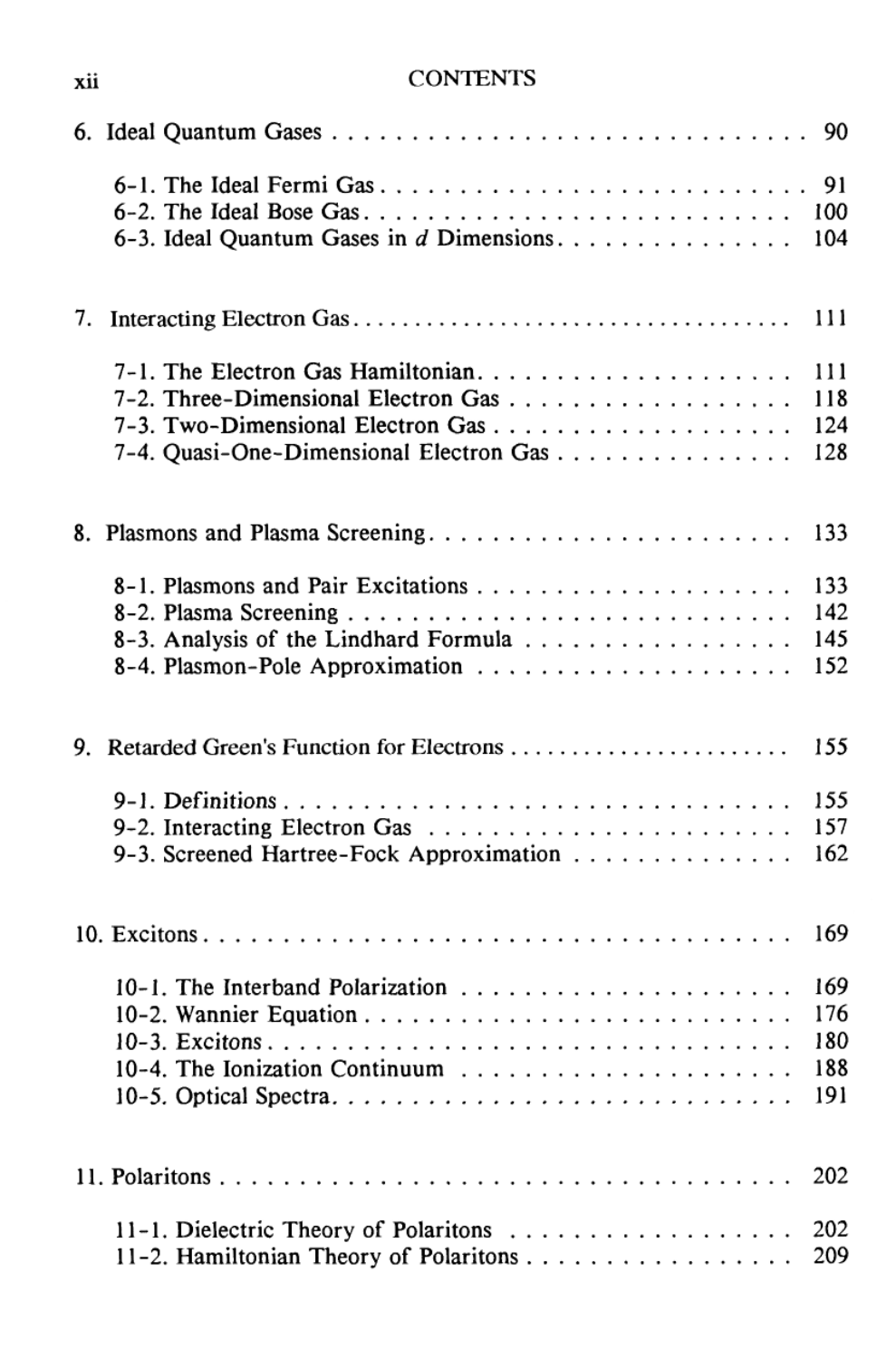#### CONTENTS xiii

|                                                          | 218 |
|----------------------------------------------------------|-----|
| 12-1. Hamiltonian Equations                              | 218 |
| 12-2. Low Excitation Coherent Regime                     | 224 |
|                                                          | 227 |
| 12-4. High Excitation Quasi-Equilibrium Regime           | 232 |
| 13. Optical Quasi-Equilibrium Nonlinearities             | 240 |
|                                                          | 240 |
|                                                          | 251 |
| 13-3. Effective Pair-Equation Approximation              | 255 |
| 14. Optical Bistability                                  | 264 |
|                                                          | 265 |
|                                                          | 268 |
| 14-3. Bistability in Semiconductor Resonators            | 270 |
|                                                          | 276 |
|                                                          | 283 |
|                                                          | 284 |
|                                                          | 286 |
| 15-3. Quantum Mechanical Langevin Equations.             | 290 |
|                                                          | 298 |
| 16. Coherent Effects in Semiconductors                   | 306 |
| 16-1. Excitonic Optical Stark Effect: Stationary Results | 307 |
| 16-2. Excitonic Optical Stark Effect: Dynamic Results    | 317 |
|                                                          | 327 |
|                                                          | 336 |
|                                                          | 336 |
|                                                          | 343 |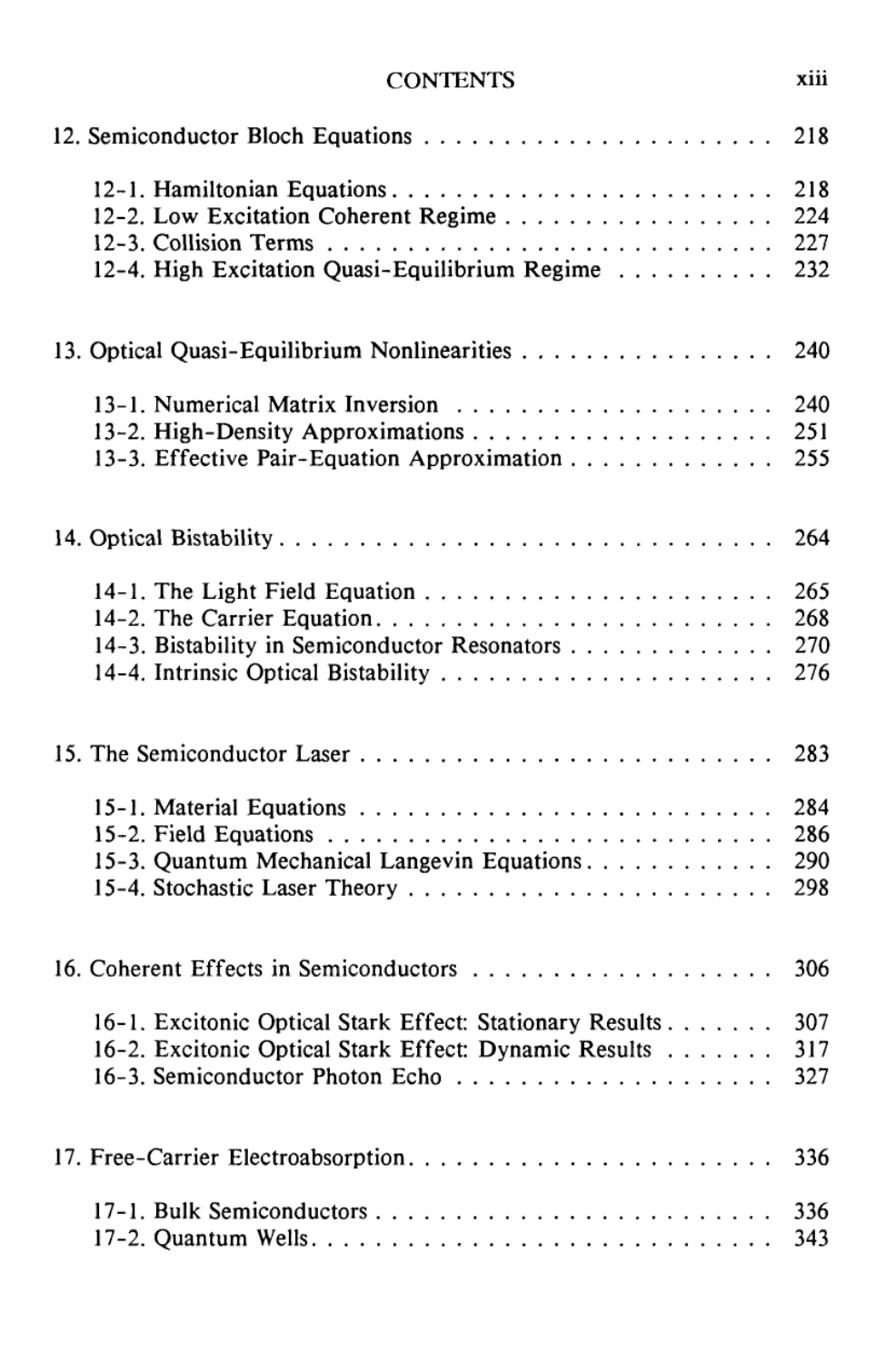#### **XIV** CONTENTS

|                                                      | 350        |
|------------------------------------------------------|------------|
|                                                      | 350<br>359 |
|                                                      | 364        |
| 19-1. 2D Electron in a Perpendicular Magnetic Field  | 364        |
|                                                      | 369        |
|                                                      | 375        |
|                                                      | 381        |
|                                                      | 381        |
|                                                      | 384        |
|                                                      | 387        |
|                                                      | 391        |
|                                                      | 395        |
|                                                      | 400        |
| 21-1. Particle Propagator and Reduced Density Matrix | 400        |
|                                                      | 404        |
| 21-3. Electron-LO Phonon Interaction.                | 405        |
| 21-4. Collision Integral and Intraband Kinetics      | 407        |
| 21-5. Interband Kinetics with LO-Phonons             | 415        |
|                                                      | 422        |
| A-1. Lagrange Functional                             | 422        |
| A-2. Canonical Momentum and Hamilton Function        | 428        |
|                                                      | 430        |